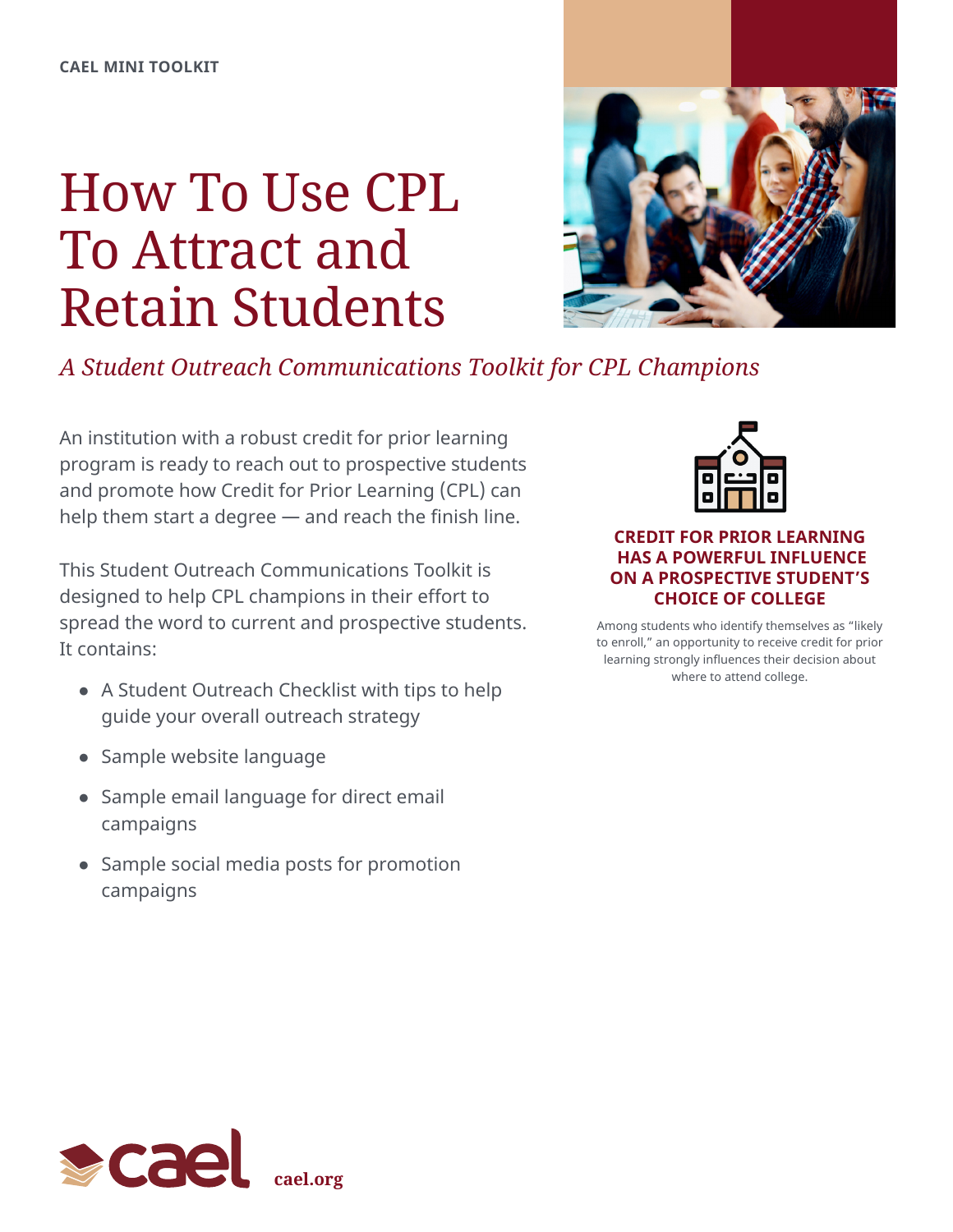#### **CAEL MINI TOOLKIT**



# Credit for Prior Learning: Student Outreach Checklist

As you consider your larger strategy for increasing adult learner engagement with CPL, keep these communication tips in mind:

- **Explain what CPL is and how it works at your institution.** When describing CPL, use language that clarifies what it is without minimizing the work it requires. With some forms of CPL that involve individual assessments of learning (e.g., exams and portfolio), students must demonstrate what they know and can do. Be sure to indicate whether and how students can get support or assistance through this process.
- $\Box$  Make sure each student touch point is an opportunity for CPL **outreach.** Train multiple contacts at your institution who interact with students and can answer questions about CPL.
- $\Box$  Offer CPL information at the first point of contact. Think broadly about who a prospective student's first point of contact might be. Does your institution's marketing staff know about CPL? How about enrollment advisors? Offer training to anyone who is interested in spreading the message that your institution cares about the success of adult learners.
- $\Box$  **Leverage social media platforms.** Connect with staff charged with managing how your institution interacts with social media and work with them to share how CPL can be a powerful influence on a student's decision to enroll.
- $\Box$  **Create a website** where students can explore CPL options and reach out for more information. (More resources below.)
- $\Box$  Provide tools to help students understand what learning they may **already have.** Offer an online resource that prospective students can use to explore whether CPL can help in their credential completion.
- $\Box$  **Think like an adult learner** as you build a student outreach program. Consider the demands on their time, attention, and resources — financial and otherwise — and also how vulnerable individuals may feel about their chances for success.
- $\Box$  Proactively contact prospective students to offer information about **CPL.** Use resources in this toolkit to craft outreach messages, emails, and social media posts.
- $\Box$  **Make it easy** for prospective students to inquire about CPL. Instead of directing prospective students only to phone lines answered in the daytime, for instance, provide an online contact form or email address you can use to manage their inquiries.

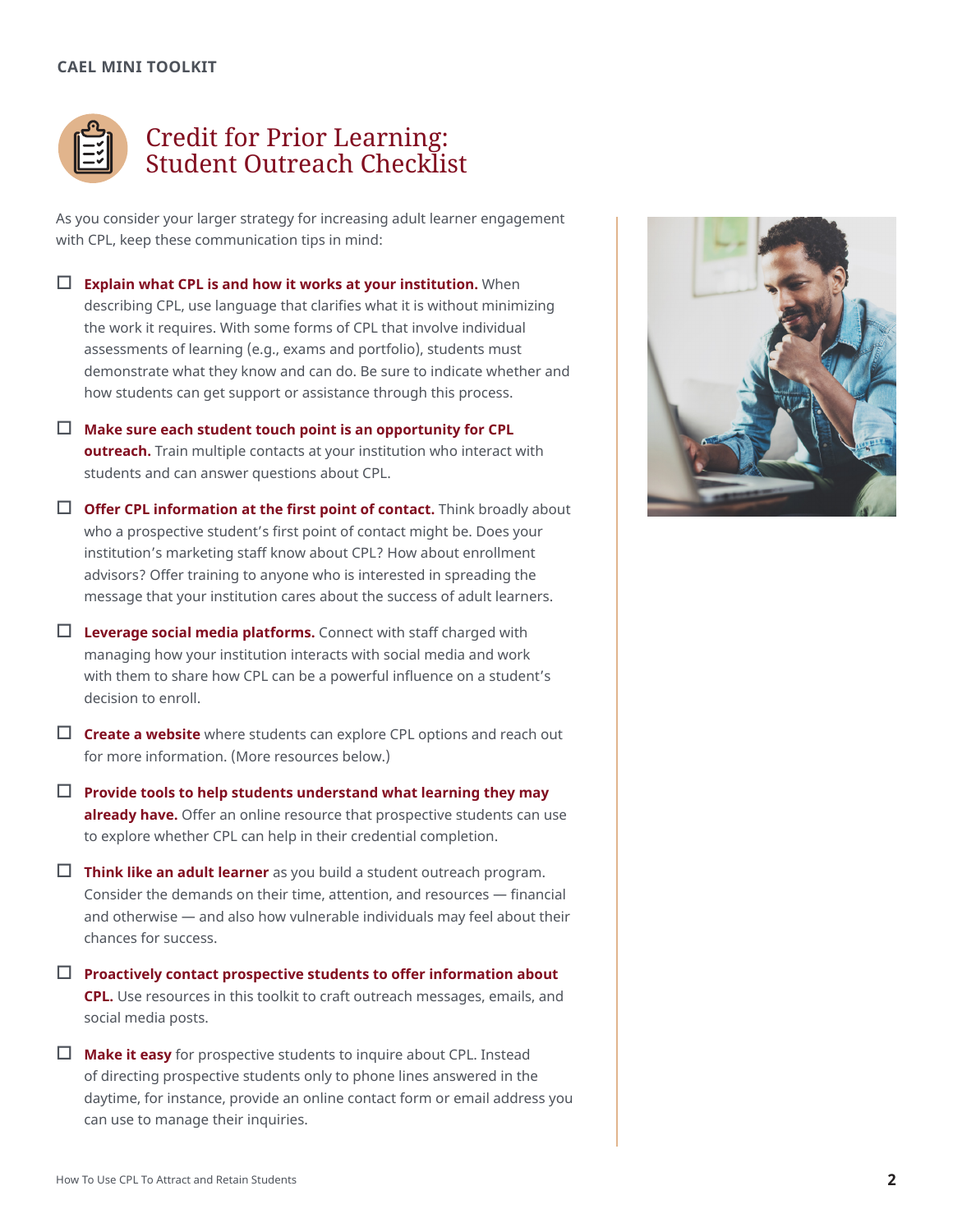# **CAEL MINI TOOLKIT**



Your website will be an important starting point for many adult learners. Make sure information about CPL is easy to find. Here is some language that you might consider adapting for your own purposes:

# **Learning doesn't just happen in a classroom.**

It happens through work. Through certifications or licenses you earn for your job. Through your experiences in pursuing a personal passion or caring for a loved one.

At [INSERT INSTITUTION NAME], we believe in meeting students where they are in life — and giving them a path to earn college credit for what they already have learned and achieved.

#### **What is credit for prior learning?**

Credit for prior learning, or CPL, is a term for various methods that colleges, universities, and other education or training providers use to evaluate learning that has occurred outside of the traditional academic environment.

It is used to grant college credit, certification, or advanced standing toward further education or training. Other common terms for this process include prior learning assessment, recognition of prior learning, and recognition of learning.

#### **What can credit for prior learning do for you?**

- Adult learners who earn credit through prior learning are 17 percent more likely to complete their degrees, compared to those without CPL.
- Adult learners who go through the process of earning credit for prior learning say the process was a positive experience, made them feel validated as learners, and improved their self-confidence.
- Students who earn credit through prior learning save time and money. If you earn x credits through CPL, that can save you as much as \$y at [THIS INSTITUTION].

#### **How does credit for prior learning work?**

Students can earn credit for prior learning by demonstrating college-level knowledge they gained outside the classroom.

Working with [INSERT INSTITUTION NAME OR INSTITUTION/DEPARTMENT NAME], students can earn credit through [INSERT CPL METHODS YOUR INSTITUTION OFFERS].

Need more detail on how students can get college credit for knowledge acquired outside college? [INSERT CONTACT FORM OR OTHER CONTACT INFORMATION]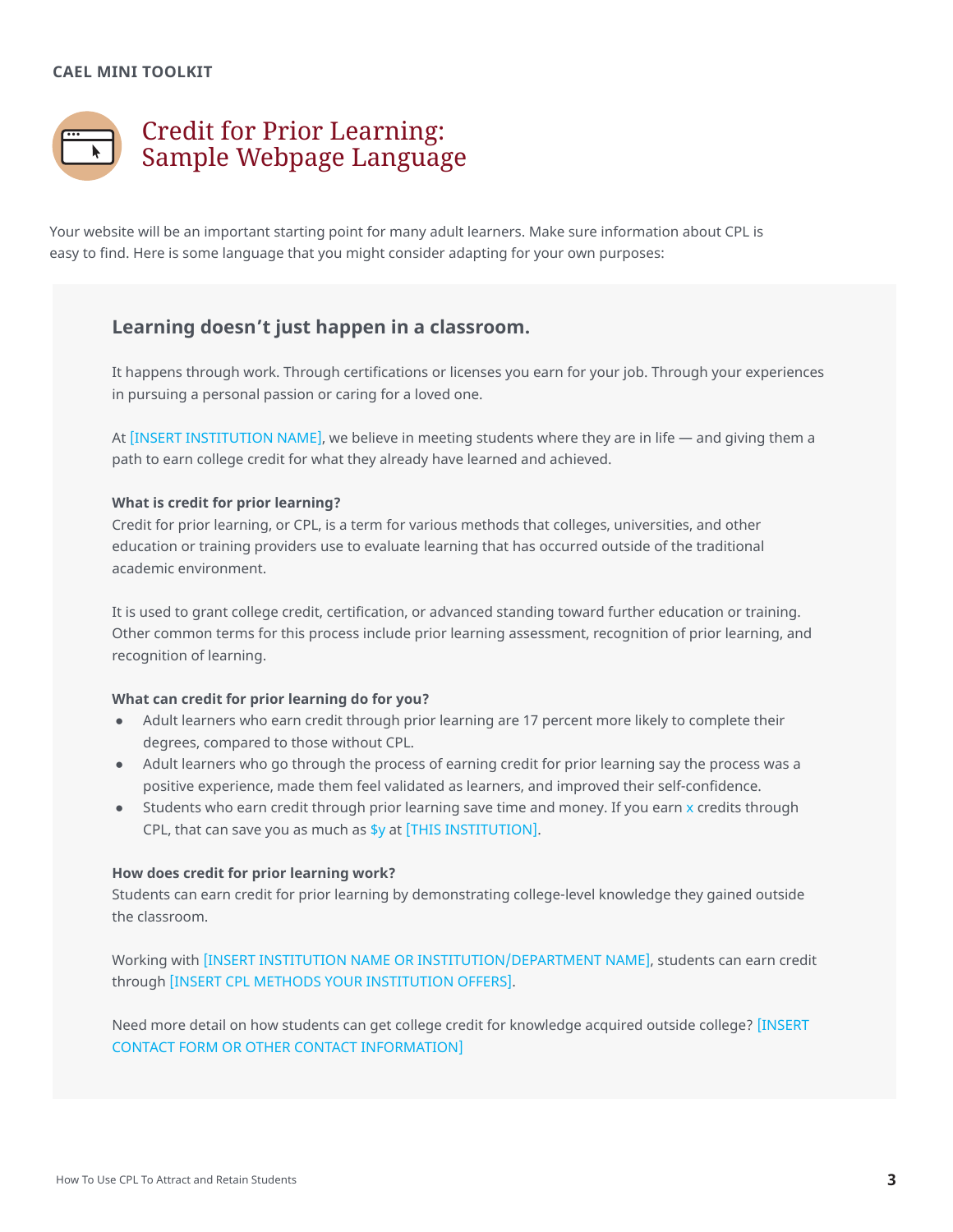

# Credit for Prior Learning: Sample Emails to Current and Prospective Students

Ready to help adult learners get started on their college degree? Here is some sample email language you can use in a direct-to-consumer campaign designed around individuals thinking about returning to postsecondary learning.

#### SAMPLE EMAIL NO. 1

# Subject Line: **The Road to Your Degree Can Be Shorter Than You Think**

Earning college credit for past learning saves time.

There's no question about it — getting your degree takes a lot of hard work and effort. If you're balancing a career and raising a family while earning your degree, it may seem even more difficult.

That's why [INSERT INSTITUTION NAME] offers a unique program that helps you convert what you've already learned into course credit [INSERT LINK TO INSTITUTION'S CPL WEBPAGE]. You'll get the opportunity to show knowledge you've gained outside the classroom and translate it into college credit.

Interested in learning more? [PROVIDE LINK TO ONLINE RESOURCES ON CPL OR A FORM FOR REQUESTING A CONVERSATION WITH A CPL ADVISER]

#### SAMPLE EMAIL NO. 2

# Subject Line: **Spring Ahead and Earn College Credit for Prior Learning**

Why take classes to learn something you already know?

The world is your classroom. If you have years of work experience, you've already learned many things taught in required classes. We think that knowledge should count toward your degree.

That's why we offer credit for prior learning, a proven program that can help you get college credit for the skills and knowledge you've gained outside the classroom. That means you can skip taking — and paying for — classes in subjects you already know, while still receiving equivalent credit. In the end, you can save time and money on your way to graduation.

Want to learn more about CPL? [INSERT LINK TO INSTITUTION'S CPL LANDING PAGE]

LEARN MORE

[INSERT SIGNATORY NAME OR DEPARTMENT]

[INSERT SIGNATORY PHONE NUMBER]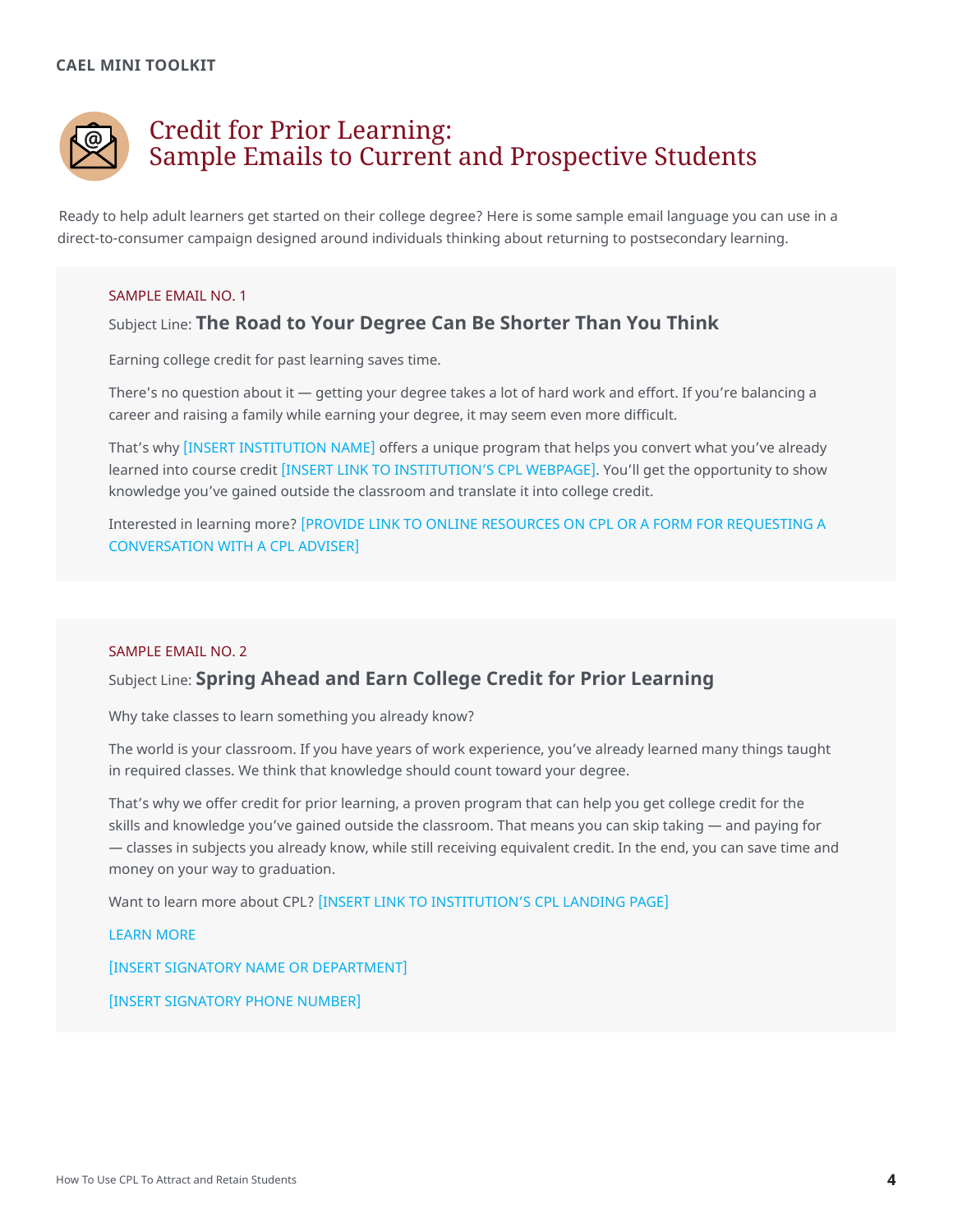## SAMPLE EMAIL NO. 3

## Subject Line: **Take the Heat off Your Degree Plans With Credit for Prior Learning**

The weather's getting warmer, but that doesn't mean you should sweat in pursuit of your degree! That's because [INSERT INSTITUTION NAME] gives students the opportunity to receive course credit for knowledge they've already learned.

By taking advantage of credit for prior learning, you'll take fewer classes to earn your degree, saving you both time and money.

Want to speak with an advisor about CPL? Reach out to [ADVISOR NAME AT ADVISOR EMAIL] and schedule a one-on-one session to discuss your options.

EMAIL YOUR ADVISOR NOW

[INSERT SIGNATORY NAME OR DEPARTMENT]

[INSERT SIGNATORY PHONE NUMBER]

#### SAMPLE EMAIL NO. 4

#### Subject Line: **Save Time and Money With Credit for Prior Learning**

What if you could save money completing your degree? Your experiences outside of the classroom through work, volunteering, or the military could potentially help you earn college credit!

Credit for prior learning lets you translate demonstrated prior learning into course credit, saving you money and time. No matter where you are in your college journey, CPL can help you along the path to reaching your academic and professional goals.

# Want to know if CPL is right for you? [PROVIDE LINK TO ONLINE RESOURCES ON CPL OR A FORM FOR REQUESTING A CONVERSATION WITH A CPL ADVISOR.]

What are you waiting for?

When you're ready to talk about how to earn credit for prior learning, we're ready to listen.

#### SAMPLE EMAIL NO. 5

#### Subject Line: **Who's on Your Support Team?**

Finishing a degree is a huge undertaking! We know that you have other responsibilities to attend to, so make sure you have cheerleaders in your life to root you on to the finish line — graduation! Discussing your goals with family and friends can have a huge impact on your success in college and their support can make a big difference.

Get one step closer to your goal with [INSERT INSTITUTION NAME]! Learn how to translate the learning you've gained outside the classroom into college credit.

Enroll now for [INSERT COURSE NAME], an instructor-led portfolio course that is worth three college credits. Courses start [INSERT COURSE DATES].

Let's get you to the finish line. If you have any questions, please do not hesitate to contact me at [INSERT EMAIL ADDRESS] or [INSERT PHONE NUMBER].